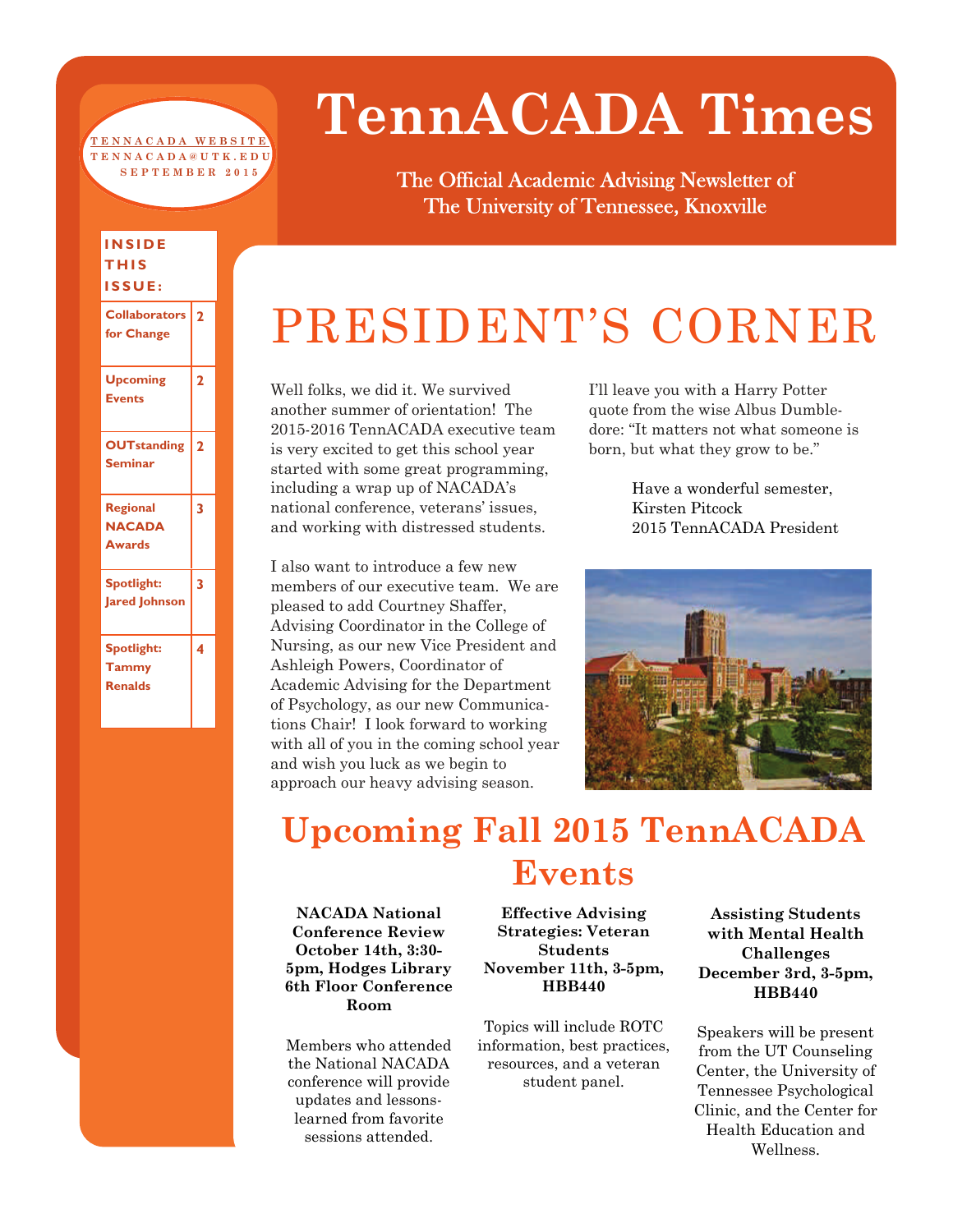**PAGE 2** 

### **2nd Annual Collaborators for Change Summit**



#### **Date of Summit:**

Friday, September 25th **Time:** 8:00am-2:00pm **Location:** McClung Museum for Natural History and Culture **Theme: "**Ideas Into Practice" **Included:** breakfast and luncheon **More Information: [Office for](http://diversity.utk.edu/events/summit/)  [Diversity and Inclusion](http://diversity.utk.edu/events/summit/)**

### **Events to Keep on Your Calendar!**

As you look forward to the coming academic year, keep the following events in mind as excellent professional development opportunities!

- 2016 **NACADA Region 3 Conference**, April 20th-22nd, Chattanooga, TN.
- 2015 **Fall Advising Planning Meeting**, September 18th, 8am-Noon, I-House.
- 2015 **NACADA Annual Conference**, October 4th-7th, Las Vegas, NV.
- 2016 **National Institute for the Study of Transfer Students,** February 3rd-5th, Atlanta, GA.
- **VOLFighter Panel**, composed of student veterans, September 21st, 4pm, G2 Stokely Management Center.

### **Annual OUTstanding 2015 Seminar**

**Date of Seminar:** Saturday, October 24th, 2015 **Location:** Knoxville Convention Center **Theme:**  LGBTQ+: Self-Revelations **More Information and Registration: [here](https://outstandingseminar.wordpress.com/)**

LGBTQ F SELF-REVELATION: **STANDI**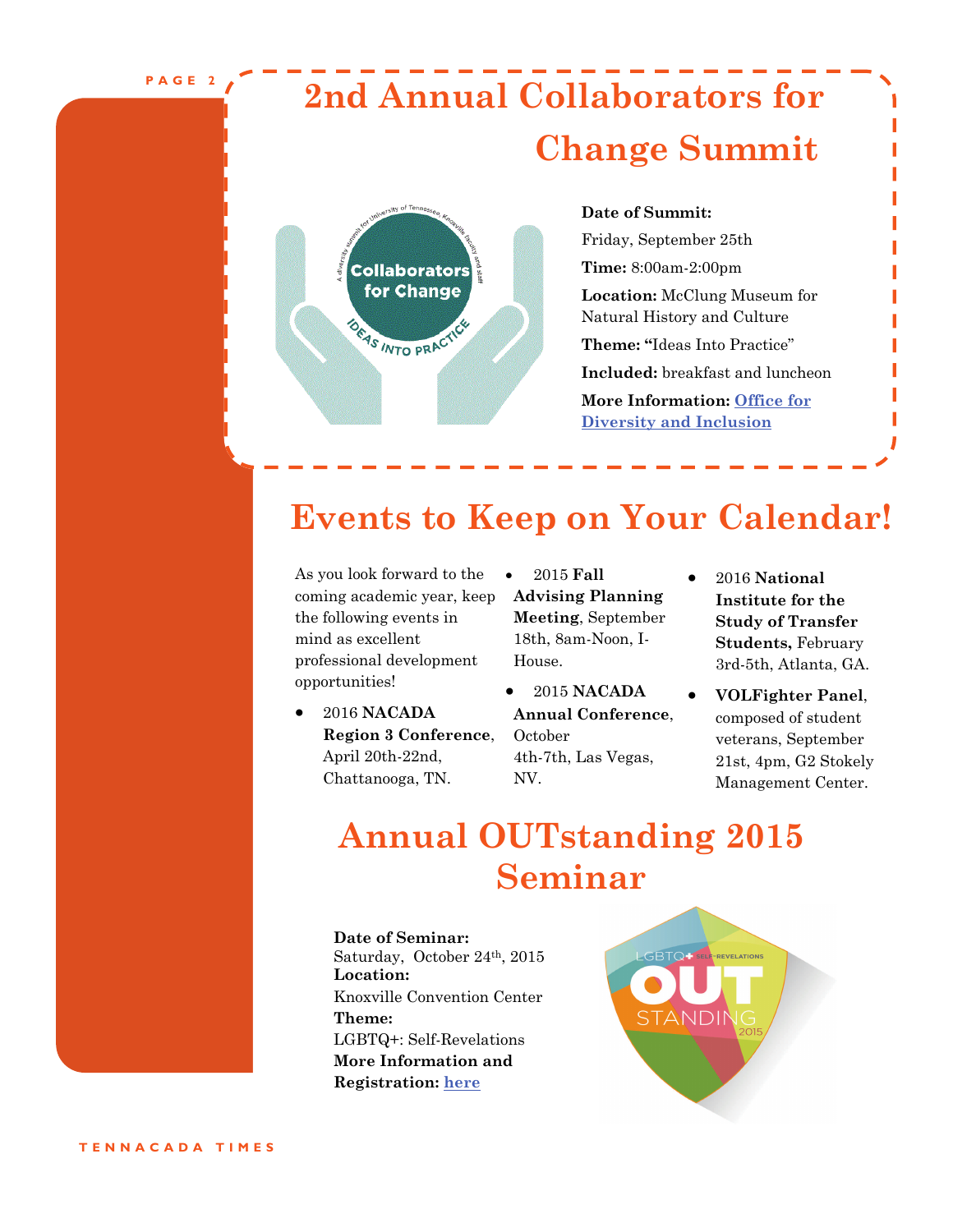### **NACADA Nominations: Region 3 Conference Awards**



Know someone deserving of recognition? Consider nominating a fellow advisor, or even yourself, for a regional NACADA award. The deadline for Region 3 NACADA Conference award nominations is **November 1st**, 2015.

Award categories include: —Excellence in Advising Primary Role —Excellence in Advising Faculty Advisor —Excellence in Advising New Advisor —Excellence in Advising Advising Administrator

Based on the Spring 2015 TennACADA Award Ceremony, the TennACADA Executive Board will be nominating the following members: -Sara Harp, New Advisor -Margy Wirtz-Henry, Primary Role

**2014-2015 President Shanna Pendergrast and award winner Margy Wirtz-Henry at the 2015 TennACADA Award Ceremony** 

### **Get to Know Your Colleague! Spotlight on Jared Johnson**

#### **How did you get into the academic advising profession?**

I started out working part-time as a GTA in the Arts and Sciences Advising office. I realized after the first six months that I really enjoyed advising and fostering intellectual growth in the students, and it really grew from there. I knew, once I graduated with my MA degree, that I wanted to make advising my profession.

**Tell us about your proudest moment that has occurred while working with a student.**  I had a student who was initially interested in Biology, but when asked about her interest; she told me that she really couldn't think of many majors. During our first advising appointment, we started talking about myths

regarding majors and careers. We talked about finding a major that fits her interests, strengths, and ambitions. After that first appointment, the student ruminated and eventually discovered that she needed to pursue her passion, which just happened to be archaeology. I enjoy asking those initial questions and producing that spark, which gets my students thinking critically about themselves and their interests.

#### **What is your favorite thing about working at UT-Knoxville?**

I think we have many creative individuals working across campus in various offices. I know that my students are in a good place because of all the resources on campus, such as Career Development and the Student Success Center to name a few. Everyone is so committed to providing a

fantastic experience for the undergraduate population, which promotes their social and intellectual growth. It is also great to see the university invest so much in the undergraduate population with new dorms and a student union.

#### **What is your favorite quote?**

"A critique is not a matter of saying that things are not right as they are. It is a matter of pointing out on what kinds of assumptions, what kinds of familiar, unchallenged, unconsidered modes of thought the practices that we accept rest." Michel Foucault (1981) **Tell us one fun fact we** 

**wouldn't know about you.** 

I read classical Greek and Latin.



*Jared Johnson, Arts and Sciences* 

*Academic Advisor* 

I